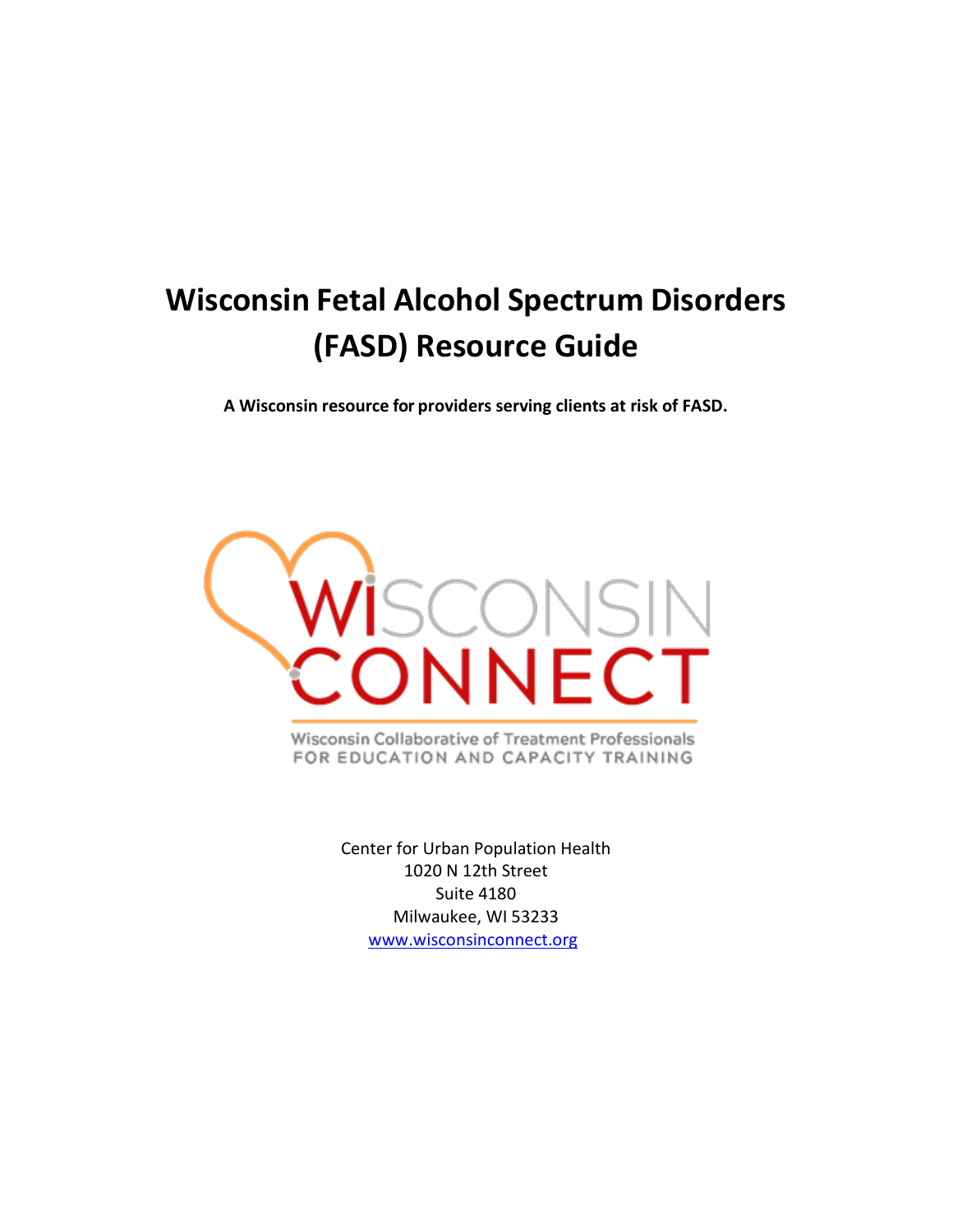## **The Wisconsin FASD Resource Guide Table of Contents**

The Center for Urban Population Health does not endorse specific resources or materials. The resources and materials listed in this booklet were compiled from a variety of sources.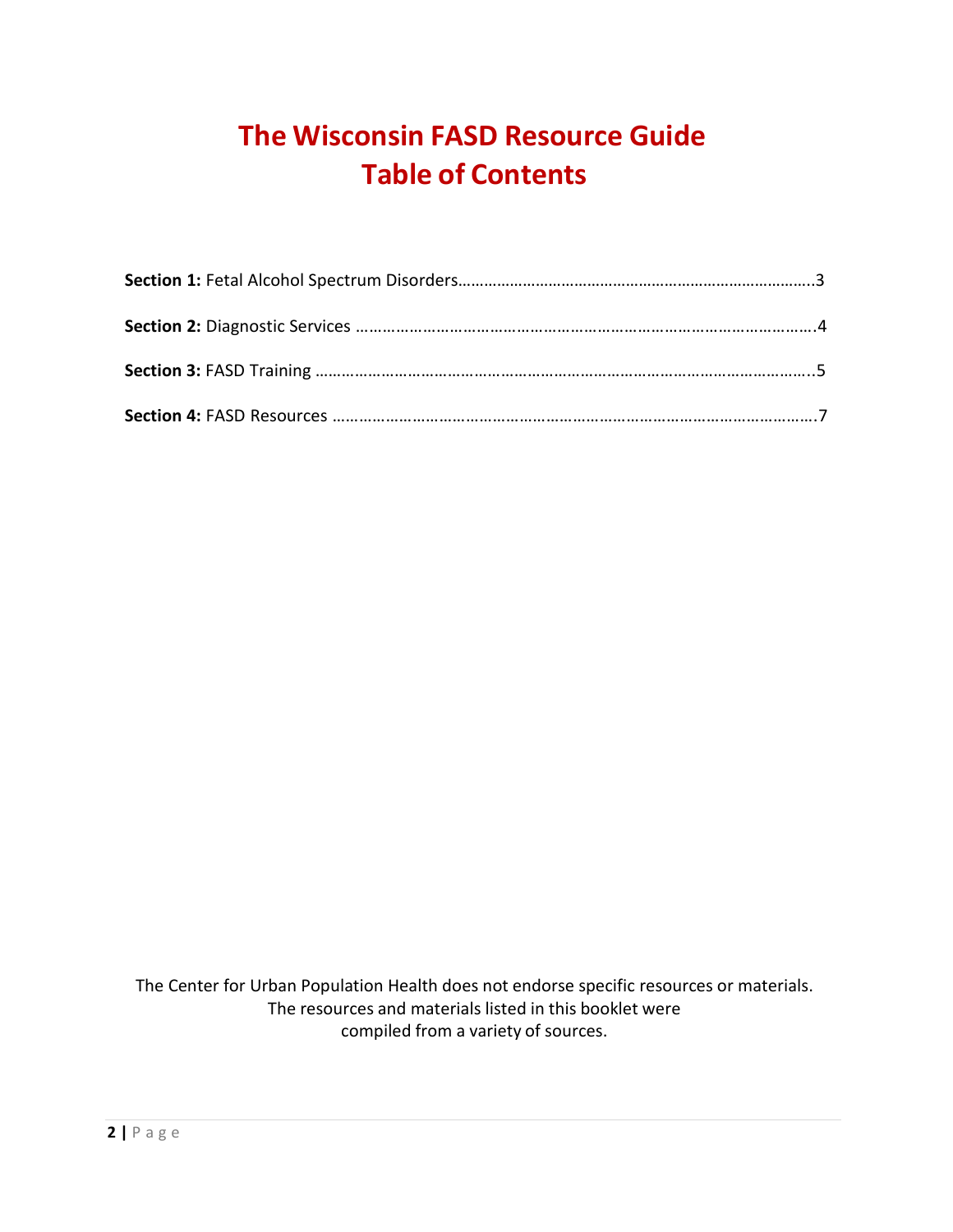## **Section 1: FASD**

#### **What are fetal alcoholspectrum disorders(FASD)?**

A range on conditions characterized by structural changes and functional deficits associated with prenatal exposure to alcohol (Moore & Riley, 2015).

FASD itself is not a diagnosis (in the US), but rather an umbrella term used to describe the continuum of effects associated with prenatal alcohol exposure. A number of factors can contribute to the severity of effects on the fetus due to prenatal alcohol exposure including the timing and quantity of alcohol use during pregnancy, the pattern of drinking (e.g., binges), genetic factors, nutrition, and other environmental factors.

There are several individual diagnoses to consider when prenatal alcohol exposure is suspected or confirmed:

- $\triangleright$  Fetal alcohol syndrome (FAS)
- $\triangleright$  Partial fetal alcohol syndrome (pFAS)
- $\triangleright$  Alcohol-related neurodevelopmental disorder (ARND)
- $\triangleright$  Alcohol-related birth defects (ARBD)
- $\triangleright$  Neurobehavioral disorder associated with prenatal alcohol exposure (ND-PAE)

FASDs are a combination of physical features and cognitive impairmentsthat occur in some individuals who were prenatally exposed to alcohol. Although each specific diagnosis listed above requires a specific set of criteria, the three main diagnostic criteria are:

**Central Nervous System effects–** the brain is particularly sensitive to alcohol, and prenatal exposure can affect the structure and function of the cerebral cortex, hippocampus, cerebellum, corpuscallosum, and basal ganglia. This may result in cognitive disabilities, processing, learning, and memory problems, and much more.

**Growth Deficits–** prenatal alcohol exposure can cause intrauterine and postnatal growth retardation resulting in decreased weight, length/height, and head circumference.

**Facial Features–** prenatal alcohol exposure can affect the development of certain facial features resulting in small eye openings (short palpebral fissures), a smooth ridge between the upper lip and nose philtrum), and a thin upper lip (vermilion).

#### **Why is a diagnosis important?**

Although a physician makes the diagnosis of FAS or one of the other FASDs, it is important for families, health and human services providers, educators, and others to be aware of the characteristics of FASDs. An accurate diagnosis can benefit the individual, family, and service system in several ways:

- It may provide answers and lead to changes in expectations for individuals, families, and providers,
- It may create eligibility for educational, social, and financial services, and
- It facilitates appropriate interventions and support.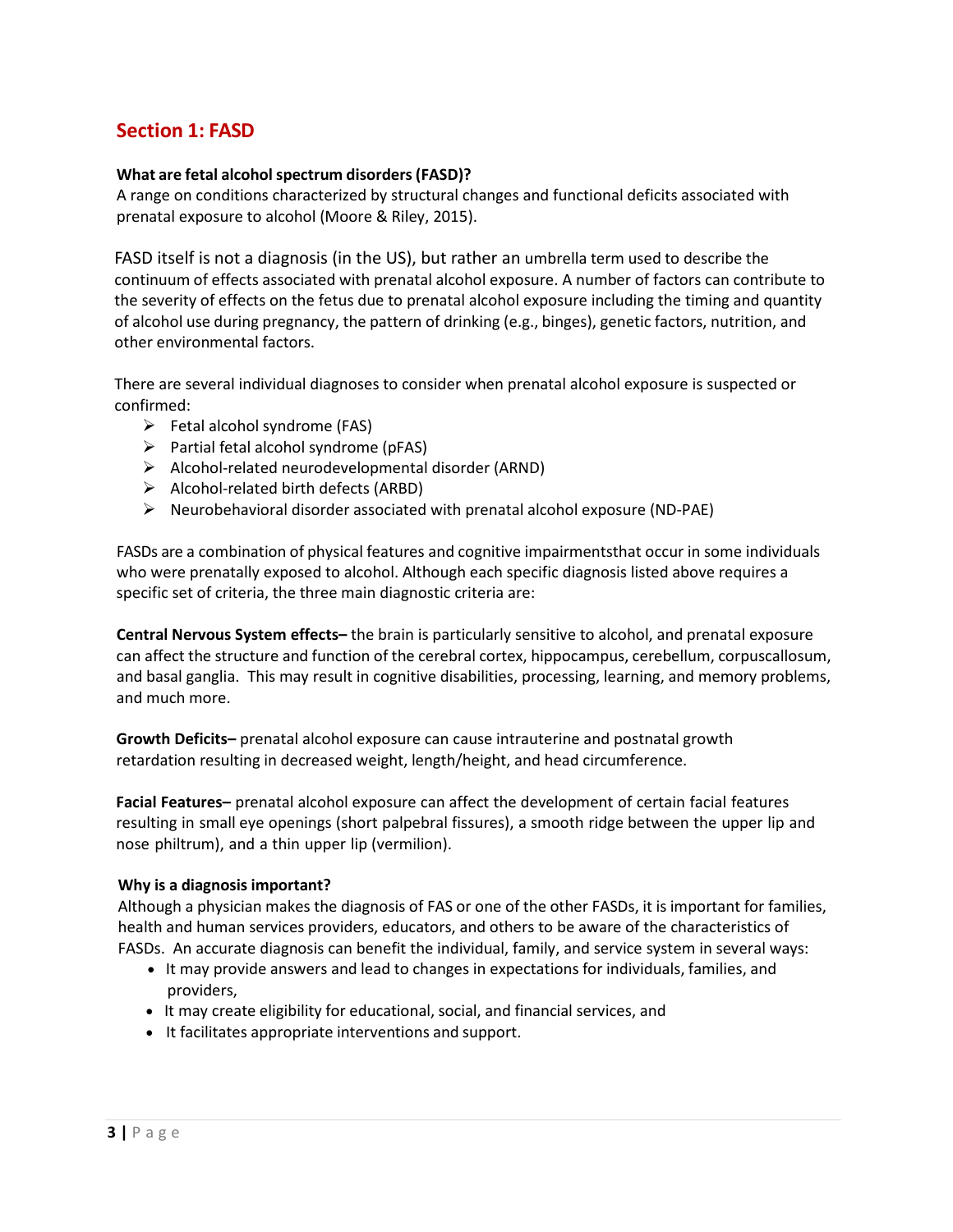## **Section 2: Wisconsin Diagnostic Services**

#### **Children's Hospital of Wisconsin Clinical Genetics**

| Diagnosticians: | Donald Basel, MD                                                                                    |
|-----------------|-----------------------------------------------------------------------------------------------------|
| Milwaukee:      | 9000 W. Wisconsin Avenue<br>Milwaukee, WI 53226<br>414-266-3347<br>Central Scheduling: 414-607-5280 |
| Neenah:         | 130 2 <sup>nd</sup> Street<br>Neenah, WI 54956<br>866-680-0505                                      |

#### **Gundersen Lutheran Medical Center**

| Diagnostician: | Kerry Baldwin Jedele, MD<br>Specialties: Genetics, Geriatrics, and Pediatrics |
|----------------|-------------------------------------------------------------------------------|
| Address:       | 1900 South Avenue<br>La Crosse, WI 54601                                      |

Telephone: 608-775-2599

#### **Marshfield Clinic Genetic & Birth Defects Clinic**

- Diagnostician: Ariel Brautbar, MD
- Address: 1000 N Oak Avenue Marshfield, WI 54449
- Telephone: 715-221-7400

#### **UW-Madison, Clinical Genetics Center**

Diagnosticians: David Wargowski, MD Address: Waisman Center 1500 Highland Avenue Madison, WI 53705 Telephone: Cindy, Coordinator Madison Clinic608-262-2507 \*Please specify that you are calling for an assessment for FASD by Dr. Wargowski. Outreach Site: Green Bay Schedule with Kristin: 920-433-8559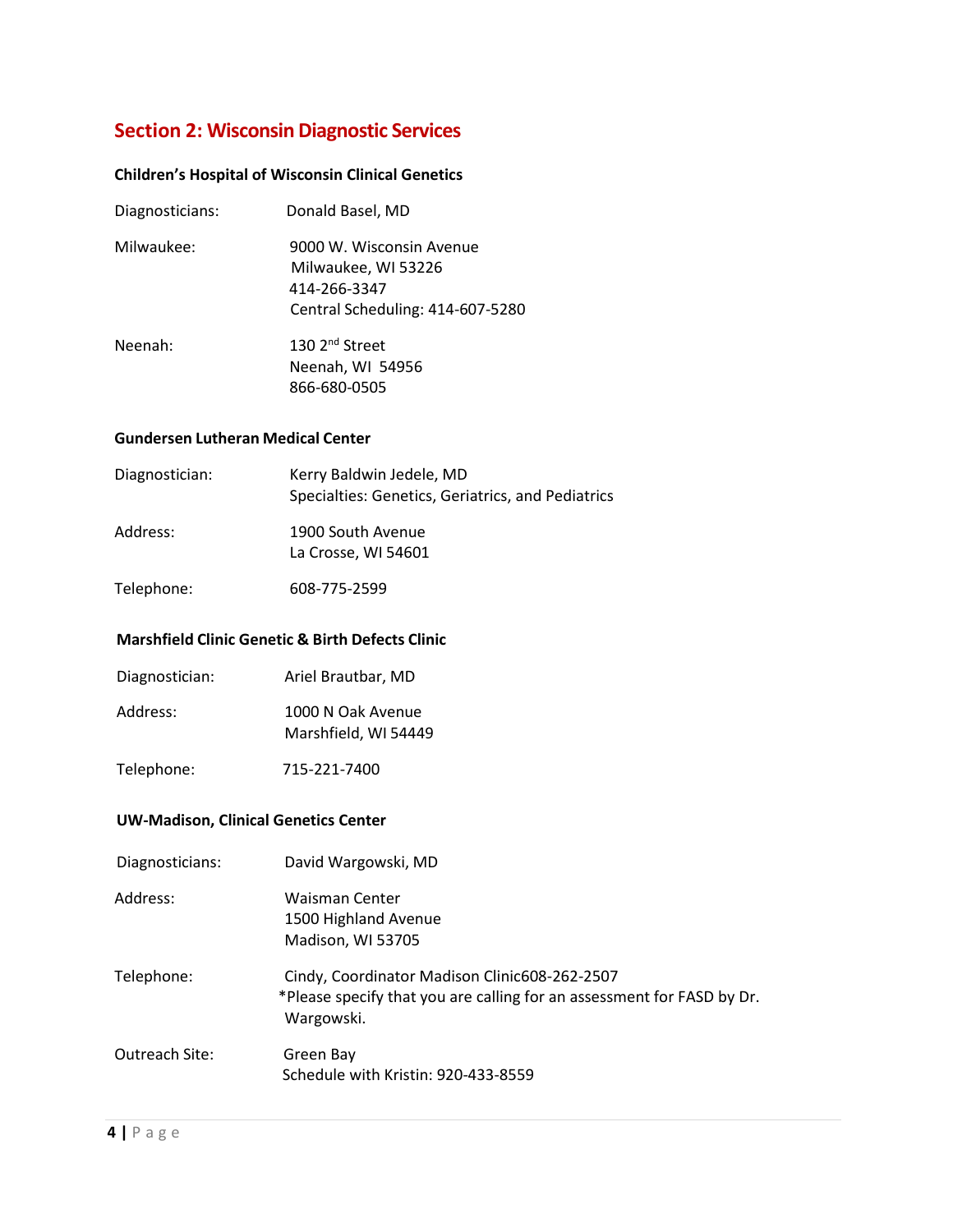#### **Section 3: FASD Training**

#### **WISCONSIN-BASED TRAINING**

#### FASDTraining of Trainers(TOT) Certificate Program

The TOT Certificate Program conducted by the Center for Urban Population Health's Wisconsin CONNECT program provides evidence-based information on the prevention, identification, and treatment of FASDs; promotes skills and strategies to provide effective FASD education to a range of health and human services providers; and shares awareness and education materials.

This blended course includes 12 hours of self-study to be completed prior to 12 hours of live, webbased training (two 4-hour training sessions and one 4-hour participant presentation and feedback session). To complete the certificate, each participant will develop their own 10-minute FASD training for a particular audience (i.e., nurses, youth justice workers, teachers, social workers, women's treatment providers, etc.) and present it to their training cohort during the final live training.

Upon successful completion of all activities a *Certified FASD Educator* certificate will be awarded by the University of Wisconsin-Milwaukee.

For more information: [www.wisconsinconnect.org](http://www.wisconsinconnect.org/)

#### Substance Use and Pregnancy Certificate Program

This program provides evidence-based information on substance use and pregnancy and provides the framework to understand the short- and long-term effects of a variety of drugs on mother and child. This certificate program supplements other professional training and provides an opportunity to develop an *Action Plan* to take back to an agency to strengthen opportunities for clients and their families.

This blended course is designed for treatment and other social services providers offering services for women with substance use disorders or those at risk. It involves 30 hours of study, both independent and live web-based training.

Upon successful completion of activities, participants will earn a *Substance Use and Pregnancy Certificate* from the University of Wisconsin-Milwaukee.

For more information[: www.wisconsinconnect.org](http://www.wisconsinconnect.org/)

#### Wisconsin Connect

Wisconsin Connect offers a variety of no-cost training on substance use, trauma-informed care, a monthly ECHO, fetal alcohol syndrome 1-day trainings, etc., as needs are determined. Continue to check the website for current offerings: [www.wisconsinconnect.org](http://www.wisconsinconnect.org/)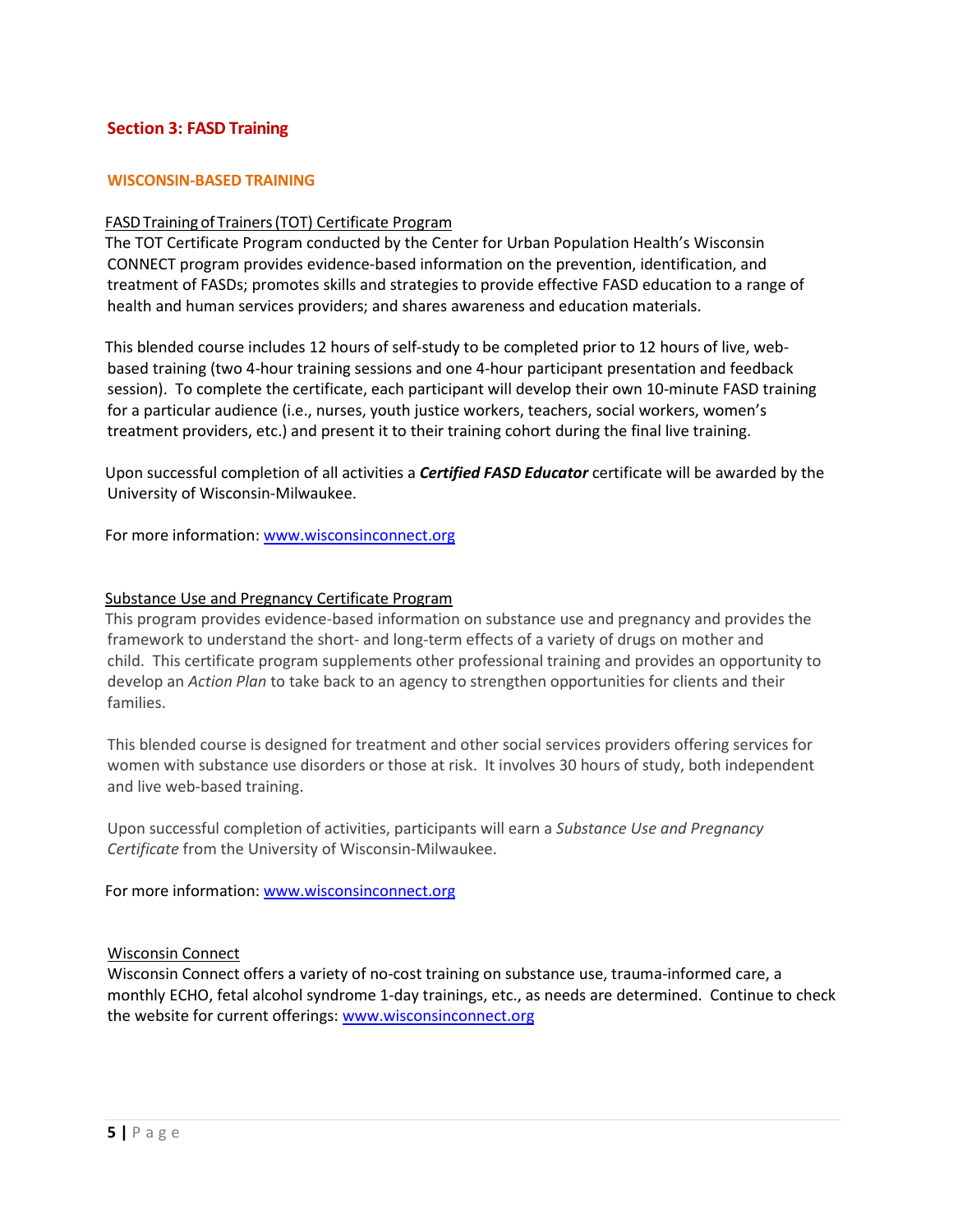#### **NATIONALLY AVAILABLE TRAINING (No-cost)**

#### **Centers For Disease Control and Prevention**

#### FASD Primer for Healthcare Professionals

[https://nccd.cdc.gov/FASD/Search.aspx?category=Collaborative%20for%20Alcohol-](https://nccd.cdc.gov/FASD/Search.aspx?category=Collaborative%20for%20Alcohol-Free%20Pregnancy%20Courses)[Free%20Pregnancy%20Courses#](https://nccd.cdc.gov/FASD/Search.aspx?category=Collaborative%20for%20Alcohol-Free%20Pregnancy%20Courses)

This online training course provides the learner with a broad foundation of knowledge about fetal alcohol spectrum disorders (FASDs). Topics include prevention, identification, referral, and treatment of FASDs. This course provides continuing education credits and allows learners to save their progress thus offering the flexibility to take the training as schedules permit.

Diagnostic Overview of FASDs: Recognition and Referral

[https://nccd.cdc.gov/FASD/Search.aspx?category=Collaborative%20for%20Alcohol-](https://nccd.cdc.gov/FASD/Search.aspx?category=Collaborative%20for%20Alcohol-Free%20Pregnancy%20Courses)[Free%20Pregnancy%20Courses#](https://nccd.cdc.gov/FASD/Search.aspx?category=Collaborative%20for%20Alcohol-Free%20Pregnancy%20Courses)

This online training course provides information on screening and assessing individuals for fetal alcohol spectrum disorders (FASDs). This course provides continuing education credits and allows learners to save their progress—thus offering the flexibility to take the training as schedules permit.

#### Preventing Alcohol-Exposed Pregnancies (AEPs)

#### [https://nccd.cdc.gov/FASD/Search.aspx?category=Collaborative%20for%20Alcohol-](https://nccd.cdc.gov/FASD/Search.aspx?category=Collaborative%20for%20Alcohol-Free%20Pregnancy%20Courses)[Free%20Pregnancy%20Courses#](https://nccd.cdc.gov/FASD/Search.aspx?category=Collaborative%20for%20Alcohol-Free%20Pregnancy%20Courses)

This online training course describes ten steps for implementing alcohol screening and brief intervention in clinical practice. This course provides continuing education credits and allows learners to save their progress-thus offering the flexibility to take the training as schedules permit.

Interprofessional Collaborative Practice as a Model for Prevention of AEPs

[https://nccd.cdc.gov/FASD/Search.aspx?category=Collaborative%20for%20Alcohol-](https://nccd.cdc.gov/FASD/Search.aspx?category=Collaborative%20for%20Alcohol-Free%20Pregnancy%20Courses)[Free%20Pregnancy%20Courses#](https://nccd.cdc.gov/FASD/Search.aspx?category=Collaborative%20for%20Alcohol-Free%20Pregnancy%20Courses)

This online training course describes the importance of interprofessional collaborative practice in health care and how to implement this approach to prevent alcohol-exposed pregnancies. This course provides continuing education credits and allows learners to save their progress - thus offering the flexibility to take the training as schedules permit.